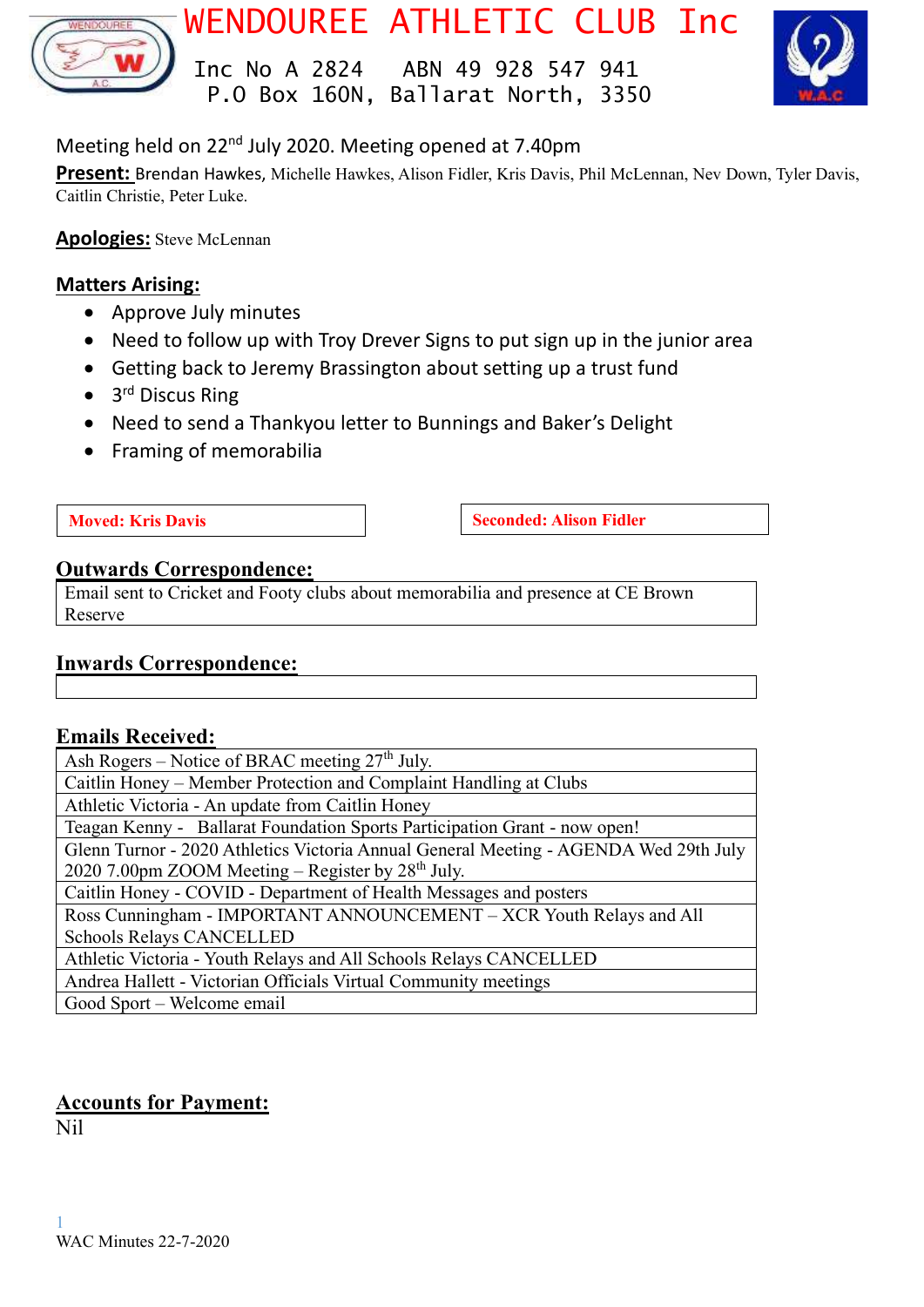Available on Request

**Moved:** Alison Fidler **Seconded:** Caitlin Christie

# **Reports:**

### **Financial Report** - (Alison Fidler)

We have closed the junior account and moved the money into the cheque account.

Term was reinvested for 7 months with a rate of .9% 17<sup>th</sup> February 2021.

We received 4 more cheques from Banksia adding up to \$685.50. We have now received 89.5cents in the \$1.00. We will still potentially get more back.

We have some forms to fill out to put Michelle on the signatory to get a bank card to be able to pay for the Junior purchases etc.

#### **Social Report -** (Phil McLennan)

As soon the opportunity arises, we will get a Parlauf relay organised.

#### **Fundraising Report -** (Steve McLennan)

Nil

#### **Woady Yaloak Report -** (Peter Luke)

Have been doing Virtual runs. Usually average about 40 odd kids and parents joining in. Pete sets up a course and then the families go out over a weekend and run.

#### **BRAC Report -** (Steve McLennan)

The next BRAC meeting will be held on the  $27<sup>th</sup>$  July.

**AV Report-** (Michelle Hawkes)

The AV AGM will be held on the 29<sup>th</sup> July 2020.

# **Cross Country Report –** (Phil McLennan)

The virtual cross country is going very well. Thank you to all those that have supported the new concept. Participation numbers have been great. We will look at continuing this through future seasons.

# **Track Report –** (Nev Down)

Training groups have continued to train under the strict 'Return to play' regulations. Coaches and athletes should be commended on the way they have adapted to the regulations. Thanks must also go to the Club's Safety Officers who put their hand up to enforce that the 'Return to play' regulations are followed. We must acknowledge the commitment that many athletes have shown during these tough COVID-19 times. It's challenging to continue to train in this unpredictable time.To maintain a consistent training routine, when no future competitions are scheduled, is admirable.

AV Summer Competition committee

Zoom meeting - Wed 8th July, 2020.

Return to competition document was distributed with many centres adopting the relation policies so athletes can continue to train.

XCR may be cancelled. Looking more likely as the weeks progress.